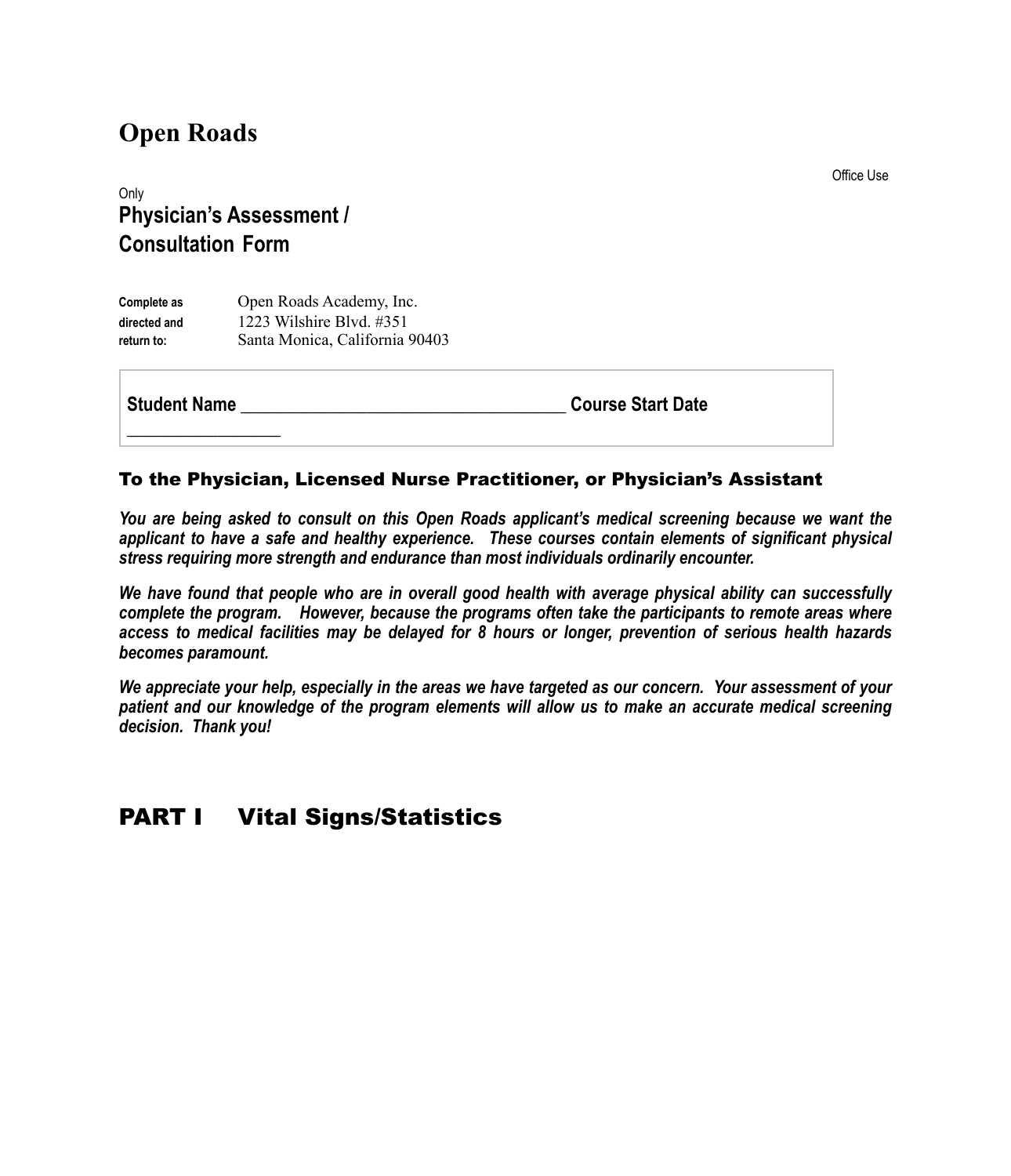| Patient's Name                                                                                                    |  | <b>Blood Pressure</b> |  |
|-------------------------------------------------------------------------------------------------------------------|--|-----------------------|--|
|                                                                                                                   |  | IF BP is over 150/90, |  |
| please repeat:<br>indicate by how many lbs. patient is over or underweight:                                       |  | Second Reading        |  |
| Overweight by _______________ lbs. Underweight by ______________ lbs.                                             |  | Date Taken            |  |
| Pulse Irregularities $\Box$ No $\Box$ Yes<br>IF yes, please describe symptoms and indicate clinical significance: |  |                       |  |

# PART II Physician's Examination

| $\checkmark$ if normal | Describe if abnormal |                    | $\checkmark$ if normal | Describe if abnormal |
|------------------------|----------------------|--------------------|------------------------|----------------------|
| Eyes                   |                      | Hernia             |                        |                      |
| Ears                   |                      | Genitals           |                        |                      |
| Nose                   |                      | <b>Back</b>        |                        |                      |
| Throat / Mouth         |                      | <b>CNS</b>         |                        |                      |
| <b>Neck</b>            |                      | Lymph Nodes        |                        |                      |
| Thyroid                |                      | Skin               |                        |                      |
| Thorax / Lungs         |                      | Scars              |                        |                      |
| Heart                  |                      | <b>Extremities</b> |                        |                      |
| <b>Heart Murmur</b>    |                      | Shoulders          |                        |                      |
|                        |                      | Knees              |                        |                      |
| Peripheral<br>Vsls.    |                      | Feet               |                        |                      |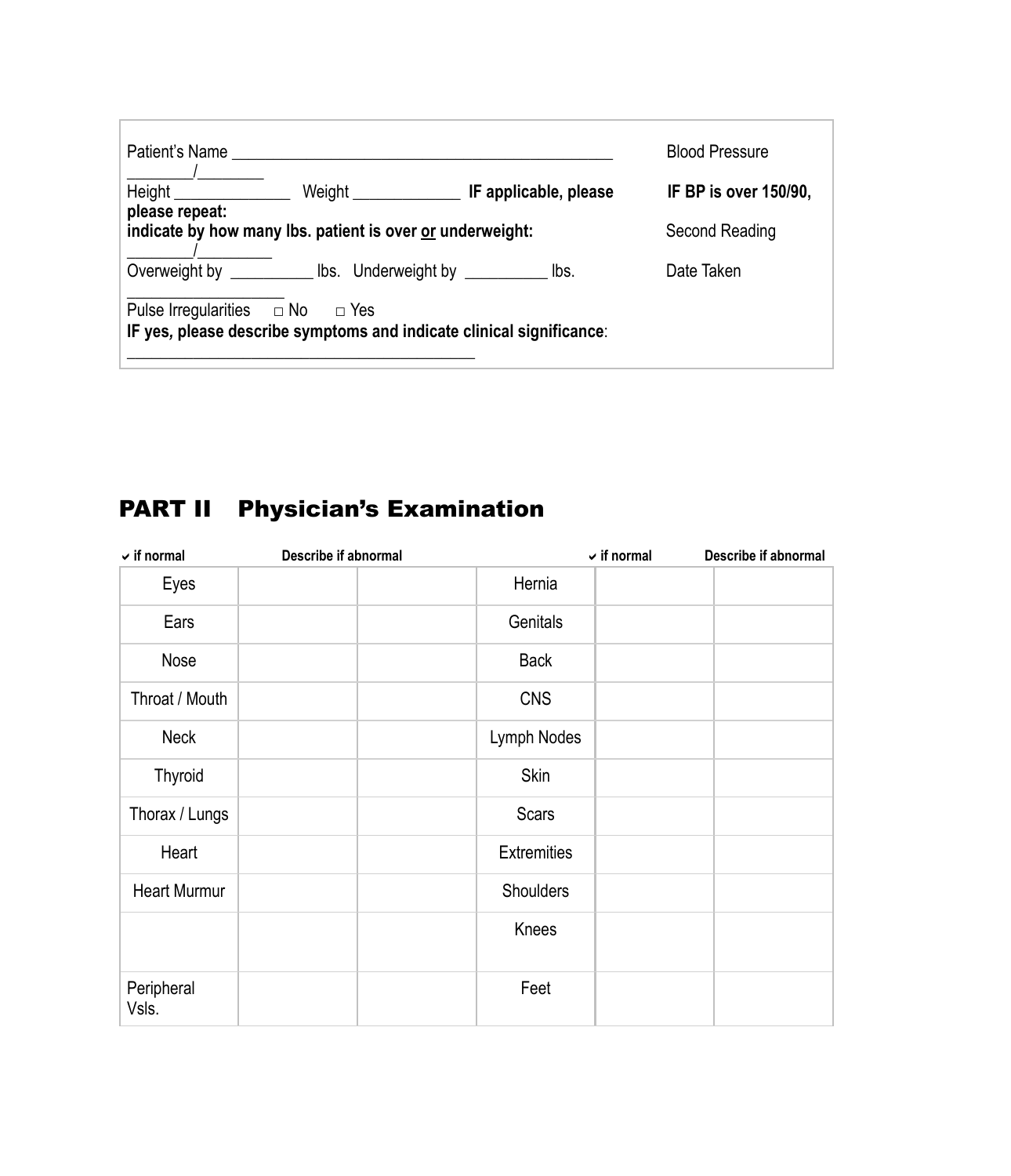| apaomen | วthe∟ |  |  |
|---------|-------|--|--|
|---------|-------|--|--|

# PART III Specific Concern

**This patient will be attending a 4-week summer Program in the Pacific Northwest. While the program is open to students of any physical ability, we will be engaging in some or all of the following activities** 

| Specific concern:                                                                                                                |                                                                                                 |
|----------------------------------------------------------------------------------------------------------------------------------|-------------------------------------------------------------------------------------------------|
|                                                                                                                                  | Backpacking with 40-50 lb. pack, hours at a time,<br>over rough terrain                         |
|                                                                                                                                  | Remote wilderness setting—potentially several<br>hours (8-plus) from emergency medical facility |
|                                                                                                                                  | Sea-Kayaking up to 6 hours per day for up to 4 day<br>in a row                                  |
|                                                                                                                                  | White Water rafting up to 6 hours per day for up to<br>4 days in a row                          |
|                                                                                                                                  | Activities may take place at elevations up to 10,000<br>feet above sea level                    |
|                                                                                                                                  | Other:                                                                                          |
| Based on your knowledge of this<br>patient, do you recommend any<br>restrictions to the above activities<br>(indicated by $X$ )? |                                                                                                 |

### PART IV Cardiovascular Testing

This program will include lots of physical activity. Cardiovascular response may produce an unusually high pulse rate. If this patient has a sedentary lifestyle, is significantly overweight, and/or has any of the following cardiovascular risk factors, we may suggest (in some cases, require) further cardiovascular testing be done prior to participation in the program.

#### Risk Factors: